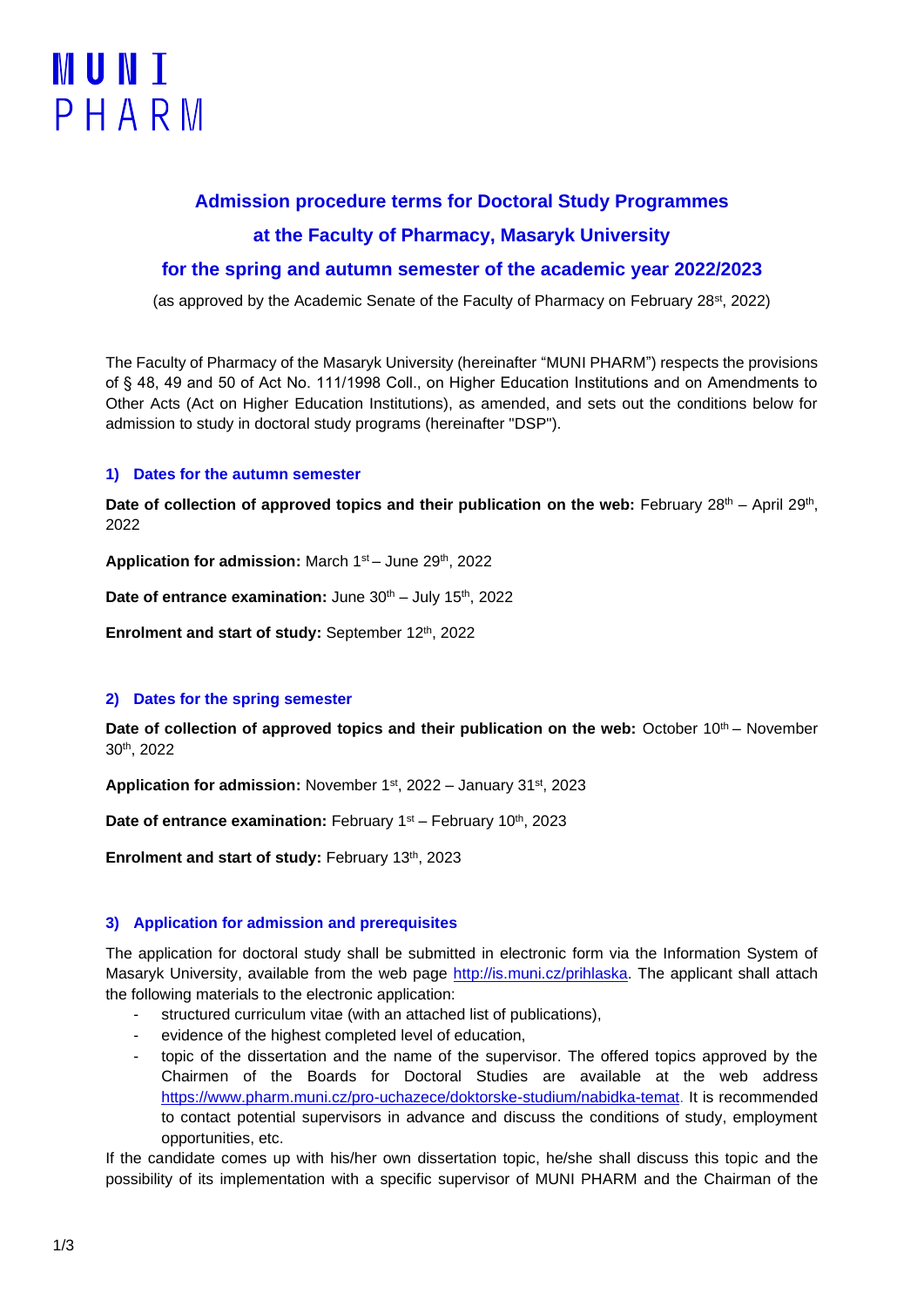Board for Doctoral Studies. If feasible, the topic must be approved by the relevant Board for Doctoral Studies no later than 14 days before the entrance examination.

Applicants are required to pay admission procedure fee 30  $\epsilon$  (750 CZK). Payment is done via shopping centre to where the applicants will be transferred in the last step of filling in the e-application.

### **3) Evidence of previous education**

If the applicant is a graduate of Masaryk University, he/she shall submit:

a copy of the Master's degree diploma.

If the applicant is a graduate of another university in the Czech Republic or Slovakia, he/she shall submit: an officially certified copy of the Master's diploma.

If the applicant holds a university degree from another country, he/she shall submit:

a certificate of recognition of foreign higher education issued by a public university in the Czech Republic and an officially certified copy of the decision on the recognition of foreign higher education.

If the applicant does not have the documents specified above at the time of submitting the application, he/she may supply them additionally, but no later than on the day of enrolment in the study. Previous education is verified in accordance with § 48 of Act No. 111/1998 Coll., on Higher Education Institutions, as amended. Verification must be performed by the date of enrolment in the study set by the Faculty.

#### **4) Entrance examination to DSP**

The entrance examination to the DSP implemented at MUNI PHARM consists of:

- professional examinations, the aim of which is to check the professional knowledge of the candidate,
- professional discussions, the aim of which is to check the preconditions for creative scientific work and motivation of the applicant to study in the DSP (**based on an essay on the topic of the intended dissertation project** of max. 10 pages delivered to the chairman within 7 days before the admission procedure),
- examination of the applicant's knowledge of English language, the aim of which is to assess the ability and level of communication in the English language, including the knowledge of the basic professional terminology.

The Committee for Entrance Examination, which is appointed for each DSP based on a proposal by the Board of Doctoral Studies by of the Dean of the Faculty, has at least three members. The individual components of the entrance exam have the following weighting:

- professional exam 20%,
- expert discussion on the topic of the dissertation project 70%,
- English exam 10%.

In the event of serious reasons preventing the applicant from attending the admission procedure in person, he/she shall attach to the application a request to perform the admission procedure distantly (including a specific justification).

#### **5) Decision on admission/non-admission and possibility of appeal**

The Dean of the Faculty will decide on admission/non-admission based on the proposal of the Committee for Entrance Examination. In accordance with § 50 of Act No. 111/1998 Coll., on Higher Education Institutions, as amended, the decision will be issued within 30 days upon the verification of the conditions for admission to study. The candidate may appeal the decision within 30 days from the date of its notification. The appeal shall be submitted to the Dean of the Faculty of Pharmacy via Study Office for doctoral studies.